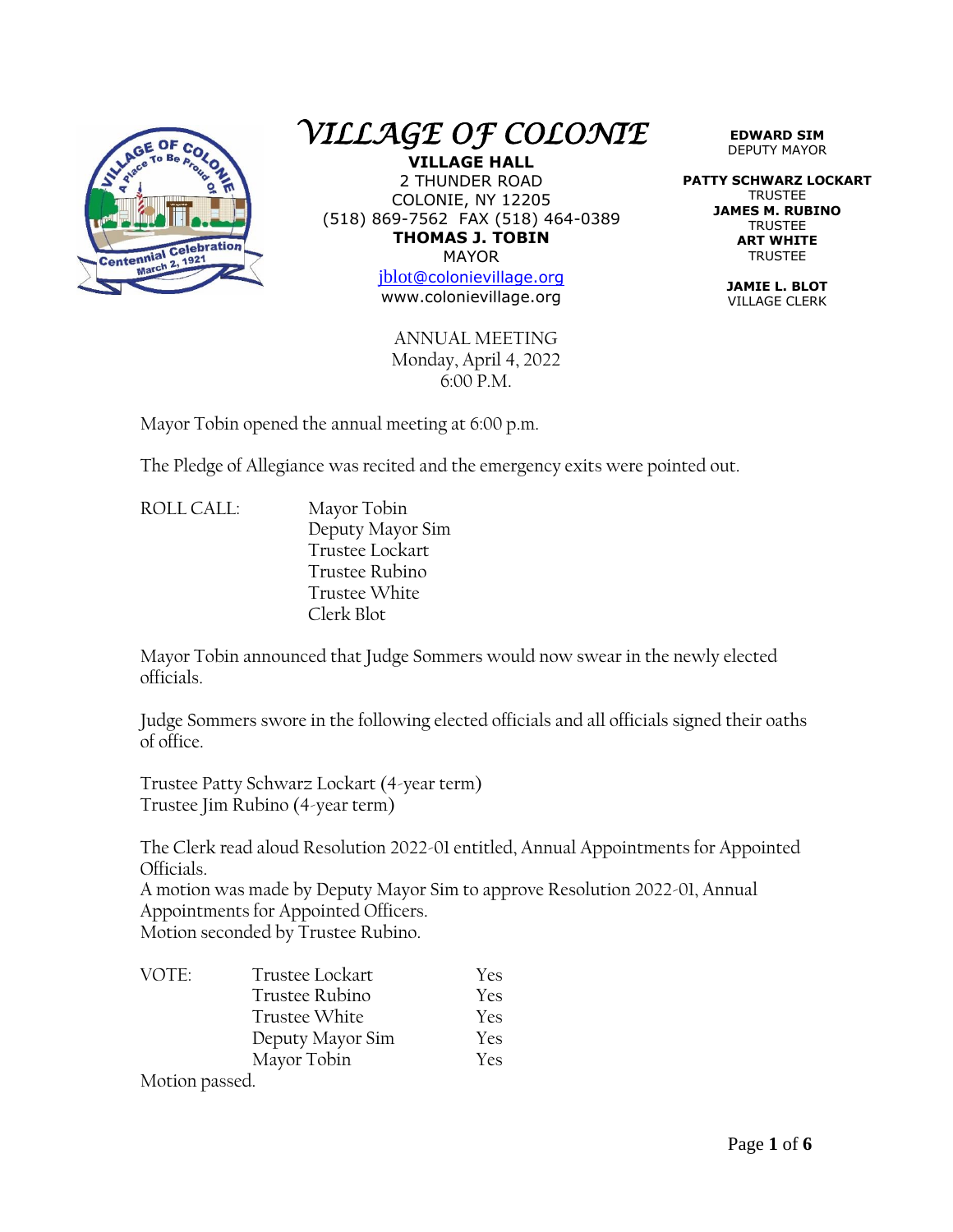The Clerk read aloud Resolution 2022-02 entitled, Commission and Liaison Appointments.

A motion was made by Deputy Mayor Sim to approve Resolution 2022-02, Commission and Liaison Appointments.

Motion seconded by Trustee Rubino.

| VOTE:                | Trustee Lockart  | Yes |
|----------------------|------------------|-----|
|                      | Trustee Rubino   | Yes |
|                      | Trustee White    | Yes |
|                      | Deputy Mayor Sim | Yes |
|                      | Mayor Tobin      | Yes |
| $\sim$ $\sim$ $\sim$ |                  |     |

Motion passed.

*NOTE: Appointed Liaisons will be responsible for reporting to the Mayor regarding any meetings or updates.*

The Clerk requested a vote for Resolution 2022-03 entitled, Designation of Depositories. A motion was made by Trustee White to approve Resolution 2022-03 Designation of Depositories, for the 2022-2023 year.

Motion seconded by Trustee Lockart.

| VOTE:                                  | Trustee Lockart  | Yes. |
|----------------------------------------|------------------|------|
|                                        | Trustee Rubino   | Yes. |
|                                        | Trustee White    | Yes. |
|                                        | Deputy Mayor Sim | Yes. |
|                                        | Mayor Tobin      | Yes. |
| $\mathbf{v}$ . The set of $\mathbf{v}$ |                  |      |

Motion passed.

The Clerk requested a vote for Resolution 2022-04 entitled, Standard Workday. A motion was made by Trustee Lockart to approve Resolution 2022-04 Standard Workday, for the 2022-2023 year. Motion seconded by Trustee White.

| VOTE:    | Trustee Lockart  | <b>Yes</b> |
|----------|------------------|------------|
|          | Trustee Rubino   | Yes        |
|          | Trustee White    | <b>Yes</b> |
|          | Deputy Mayor Sim | Yes        |
|          | Mayor Tobin      | Yes        |
| $\cdots$ |                  |            |

Motion passed.

The Clerk requested a vote for Resolution 2022-05 entitled, Investment Policy. A motion was made by Deputy Mayor Sim to approve Resolution 2022-05 Investment Policy, for the 2022-2023 year. Motion seconded by Trustee White.

| VOTF <sup>.</sup> | Trustee Lockart | Yes.       |
|-------------------|-----------------|------------|
|                   | Trustee Rubino  | <b>Yes</b> |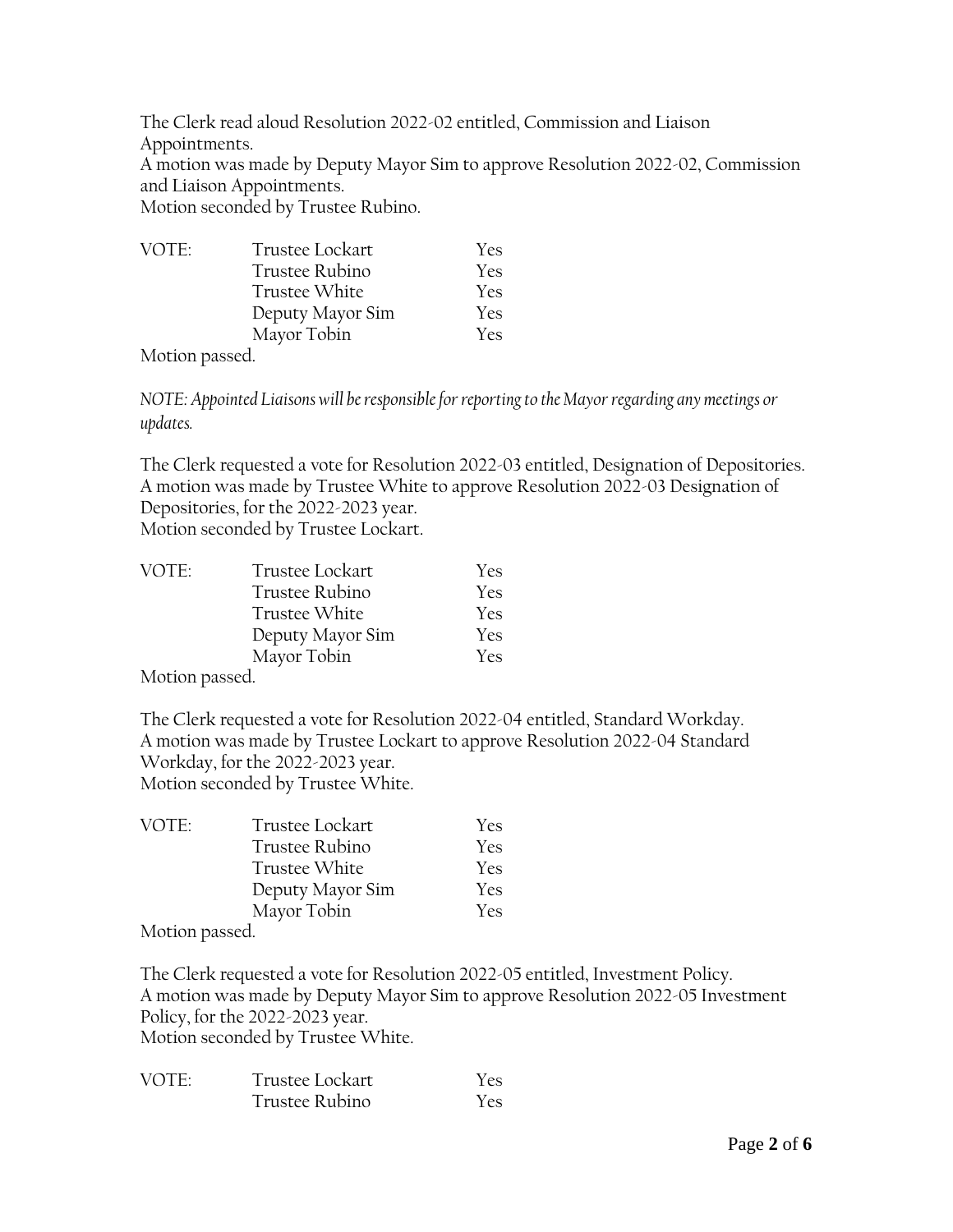| Trustee White    | Yes        |
|------------------|------------|
| Deputy Mayor Sim | Yes        |
| Mayor Tobin      | <b>Yes</b> |
|                  |            |

Motion passed.

The Clerk requested a vote for Resolution 2022-06 entitled, Advance Approval of Claims. A motion was made by Trustee Lockart to approve Resolution 2022-06 Advance Approval of Claims, for the 2022-2023 year. Motion seconded by Trustee White.

| VOTE:     | Trustee Lockart  | Yes        |
|-----------|------------------|------------|
|           | Trustee Rubino   | Yes        |
|           | Trustee White    | Yes        |
|           | Deputy Mayor Sim | Yes        |
|           | Mayor Tobin      | <b>Yes</b> |
| $M - 1$ 1 |                  |            |

Motion passed.

The Clerk requested a vote for Resolution 2022-07 entitled, Mileage Allowance. A motion was made by Deputy Mayor Sim to approve Resolution 2022-07 Mileage Allowance, for the 2022-2023 year.

Motion seconded by Trustee Rubino.

| VOTE: | Trustee Lockart  | Yes        |
|-------|------------------|------------|
|       | Trustee Rubino   | Yes        |
|       | Trustee White    | <b>Yes</b> |
|       | Deputy Mayor Sim | Yes        |
|       | Mayor Tobin      | <b>Yes</b> |
|       |                  |            |

Motion passed.

The Clerk requested a vote for Resolution 2022-08 entitled, Attendance at Schools and Conferences.

A motion was made by Trustee White to approve Resolution 2022-08 Attendance at Schools and Conferences, for the 2022-2023 year. Motion seconded by Trustee Rubino.

| VOTE:    | Trustee Lockart  | Yes        |
|----------|------------------|------------|
|          | Trustee Rubino   | Yes        |
|          | Trustee White    | Yes        |
|          | Deputy Mayor Sim | <b>Yes</b> |
|          | Mayor Tobin      | <b>Yes</b> |
| $\cdots$ |                  |            |

Motion passed.

The Clerk requested a vote for Resolution 2022-09 entitled, Designation of official newspaper for the publication of local laws, notices and other public matters. A motion was made by Trustee White to approve Resolution 2022-09 Designation of official newspaper for the publication of local laws, notices and other public matters, for the 2022-2023 year.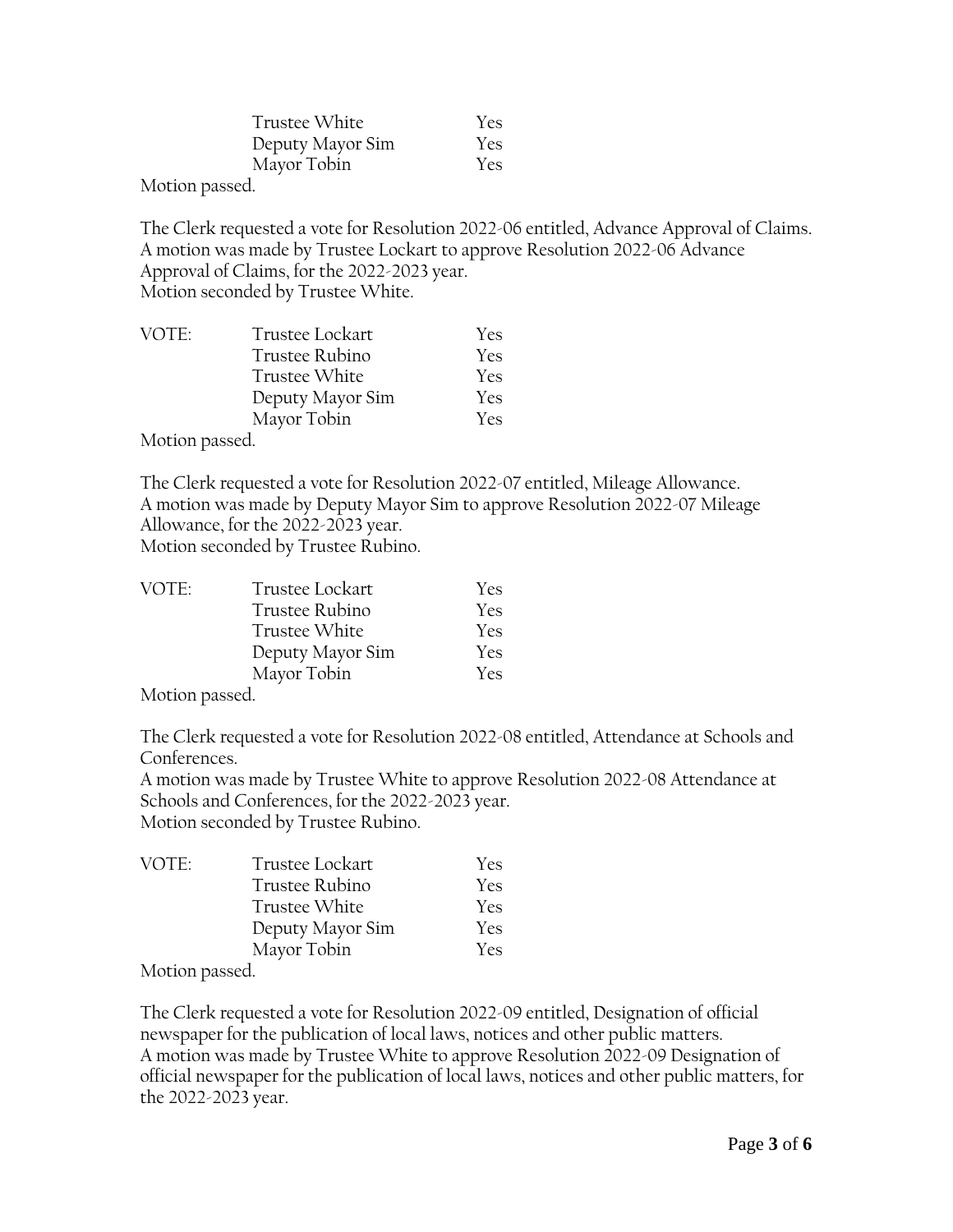Motion seconded by Trustee Lockart.

| VOTE:        | Trustee Lockart  | <b>Yes</b> |
|--------------|------------------|------------|
|              | Trustee Rubino   | Yes        |
|              | Trustee White    | <b>Yes</b> |
|              | Deputy Mayor Sim | Yes        |
|              | Mayor Tobin      | <b>Yes</b> |
| $\mathbf{v}$ |                  |            |

Motion passed.

The Clerk requested a vote for Resolution 2022-10 entitled, Designation of Posting Places for Legal Advertisements. Clerk Blot noted the address change for the newly relocated Stewart's on Central Avenue.

A motion was made by Trustee Lockart to approve Resolution 2022-10 Designation of Posting Places for Legal Advertisements.

Motion seconded by Trustee White.

| VOTE: | Trustee Lockart  | <b>Yes</b> |
|-------|------------------|------------|
|       | Trustee Rubino   | Yes.       |
|       | Trustee White    | Yes        |
|       | Deputy Mayor Sim | Yes        |
|       | Mayor Tobin      | Yes.       |
|       |                  |            |

Motion passed.

The Clerk requested a vote for Resolution 2022-11 entitled, Procurement Policy. Clerk Blot noted that this is in addition to the changes made by local law recently to the code book to include the "best value" language.

A motion was made by Deputy Mayor Sim to approve Resolution 2022-11 Procurement Policy.

Motion seconded by Trustee White.

| VOTE:                     | Trustee Lockart  | Yes |
|---------------------------|------------------|-----|
|                           | Trustee Rubino   | Yes |
|                           | Trustee White    | Yes |
|                           | Deputy Mayor Sim | Yes |
|                           | Mayor Tobin      | Yes |
| $\mathbf{X}$ $\mathbf{X}$ |                  |     |

Motion passed.

The Clerk requested a vote for Resolution 2022-12 entitled, Establishment of Village of Colonie Meeting Dates and Times.

A motion was made by Trustee Lockart to approve Resolution 2022-12 Establishment of Village of Colonie Meeting Dates and Times.

Motion seconded by Trustee White.

| VOTE: | Trustee Lockart  | <b>Yes</b> |
|-------|------------------|------------|
|       | Trustee Rubino   | Yes.       |
|       | Trustee White    | Yes.       |
|       | Deputy Mayor Sim | Yes.       |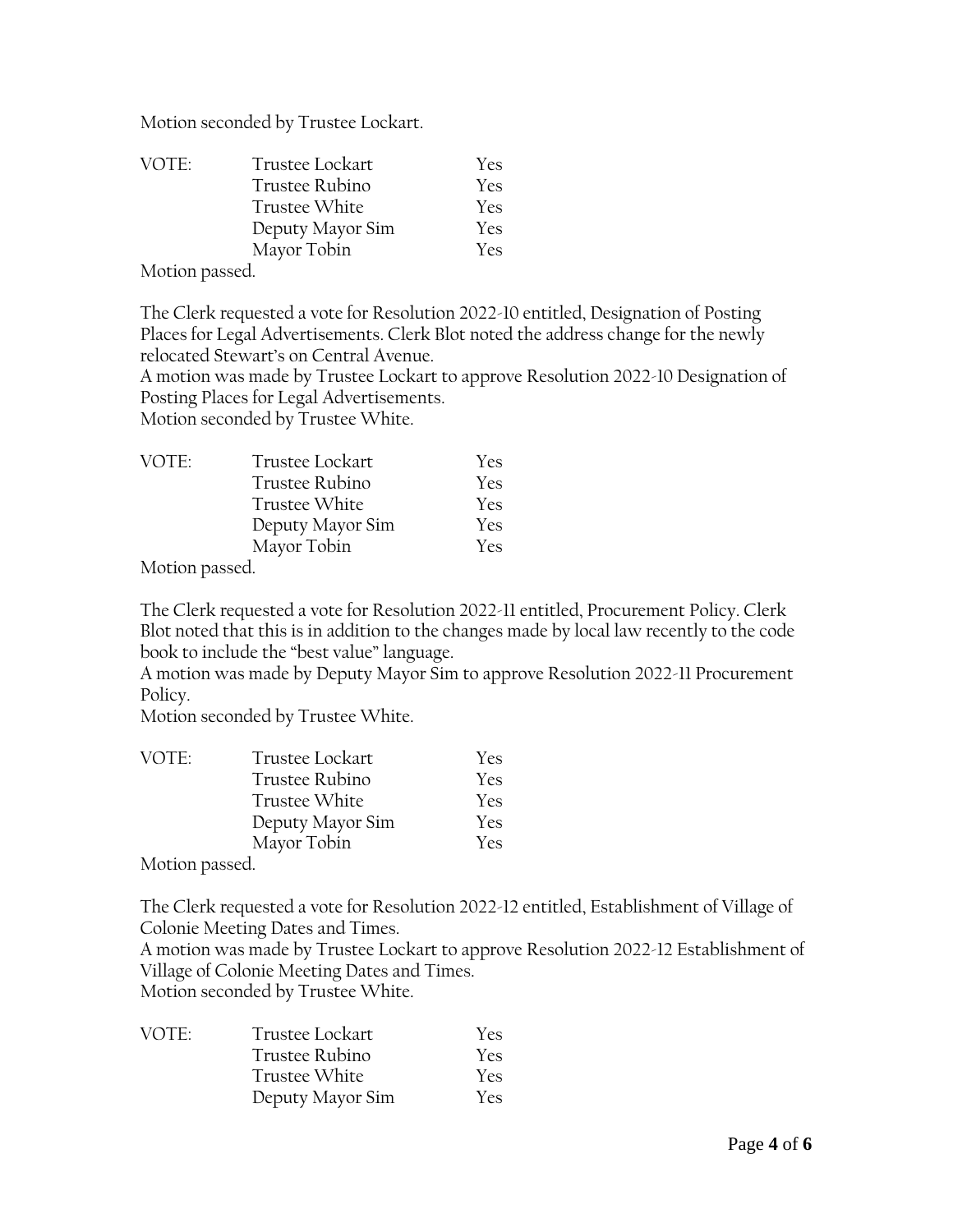Mayor Tobin Yes

Motion passed.

The Clerk requested a vote for Resolution 2022-13 entitled, Employee Handbook. A motion was made by Deputy Mayor to approve Resolution 2022-13 Employee Handbook.

Motion seconded by Trustee White.

| VOTE:        | Trustee Lockart  | <b>Yes</b> |
|--------------|------------------|------------|
|              | Trustee Rubino   | <b>Yes</b> |
|              | Trustee White    | <b>Yes</b> |
|              | Deputy Mayor Sim | <b>Yes</b> |
|              | Mayor Tobin      | <b>Yes</b> |
| $\mathbf{v}$ |                  |            |

Motion passed.

The Clerk requested a vote for Resolution 2022-14 entitled, Hourly Rates for Hired Trucks.

A motion was made by Trustee Lockart to approve Resolution 2022-14 Hourly Rates for Hired Trucks.

Motion seconded by Trustee White.

| VOTE: | Trustee Lockart  | Yes        |
|-------|------------------|------------|
|       | Trustee Rubino   | Yes        |
|       | Trustee White    | <b>Yes</b> |
|       | Deputy Mayor Sim | Yes        |
|       | Mayor Tobin      | Yes        |

Motion passed.

The Clerk requested a vote for Resolution 2022-15 entitled, Naming of Official Holidays. A motion was made by Trustee Rubino to approve Resolution 2022-15 Naming of Official Holidays.

Motion seconded by Trustee Lockart.

| Yes        |
|------------|
| Yes        |
| <b>Yes</b> |
| Yes        |
| <b>Yes</b> |
|            |

Motion passed.

The Clerk requested a vote for Resolution 2022-16 entitled, Floating Holidays for Full-Time Recreation Personnel.

A motion was made by Trustee Lockart to approve Resolution 2022-16 Floating Holidays for Full-Time Recreation Personnel.

Motion seconded by Trustee White.